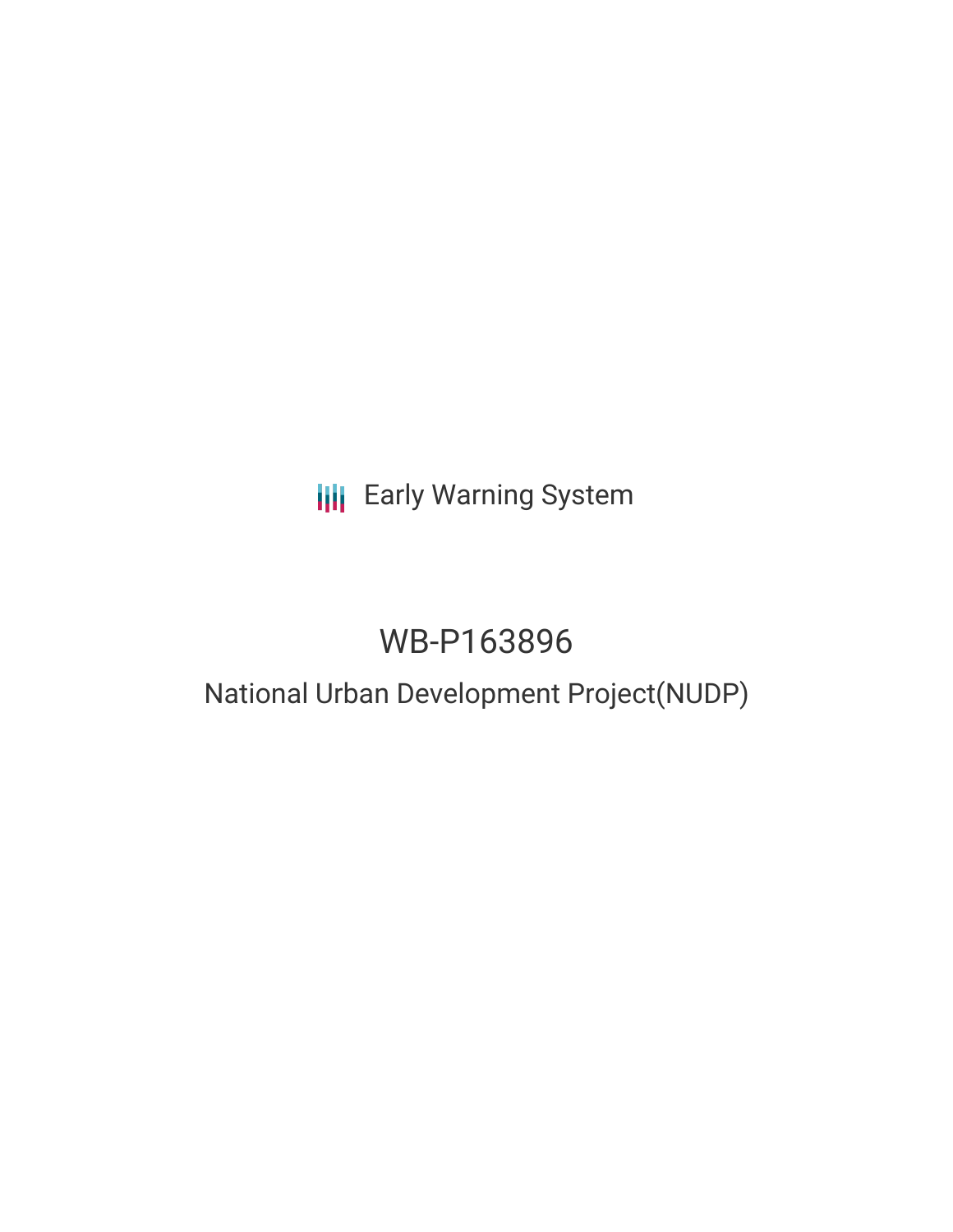

#### **Quick Facts**

| <b>Countries</b>               | Indonesia                                   |
|--------------------------------|---------------------------------------------|
| <b>Financial Institutions</b>  | World Bank (WB)                             |
| <b>Status</b>                  | Proposed                                    |
| <b>Bank Risk Rating</b>        | U                                           |
| <b>Sectors</b>                 | Finance, Infrastructure, Law and Government |
| <b>Investment Type(s)</b>      | Loan                                        |
| <b>Investment Amount (USD)</b> | \$49.60 million                             |
| <b>Project Cost (USD)</b>      | \$49.60 million                             |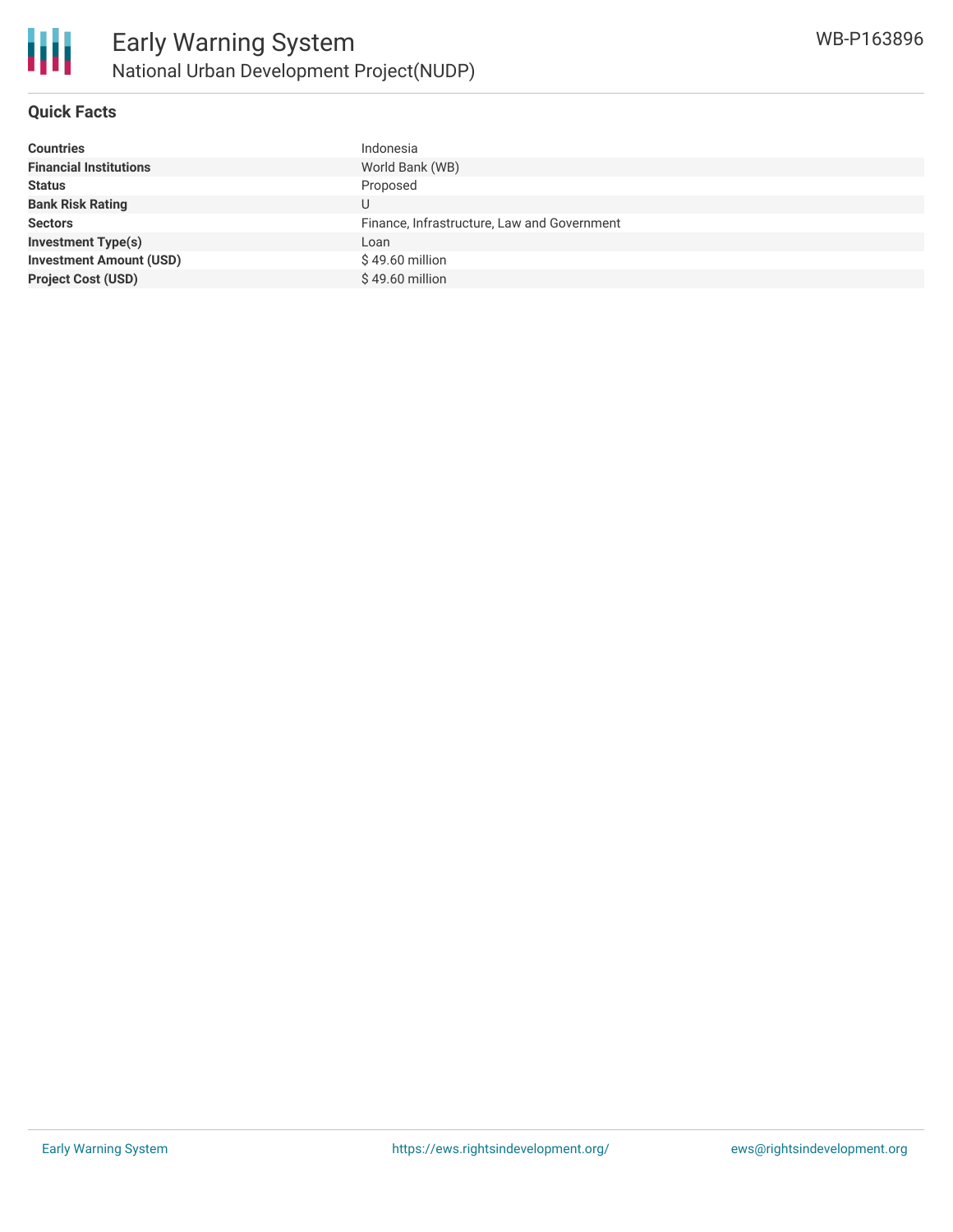



### **Project Description**

\*There is no project information being disclosed at this stage of the project\*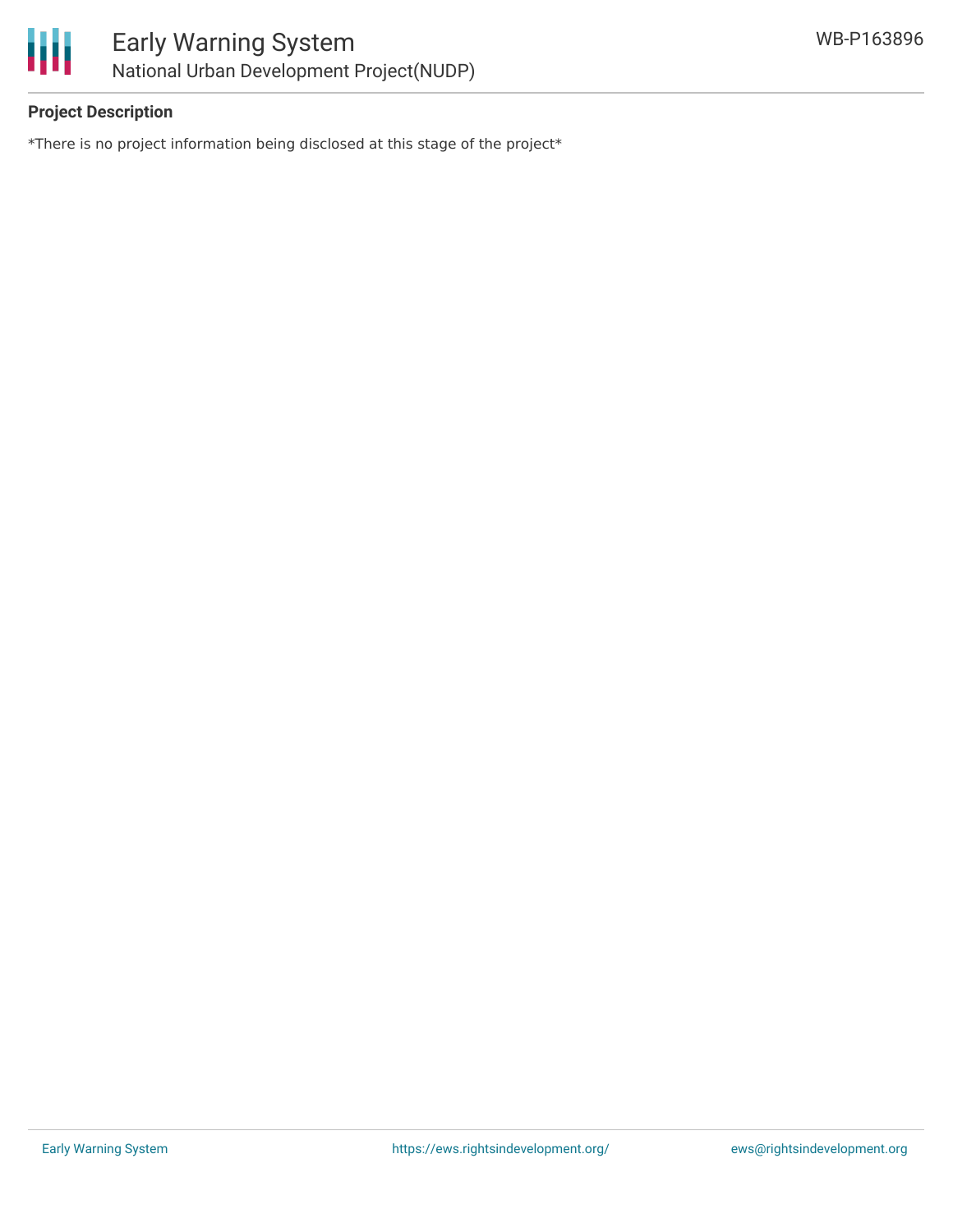

#### **Investment Description**

World Bank (WB)